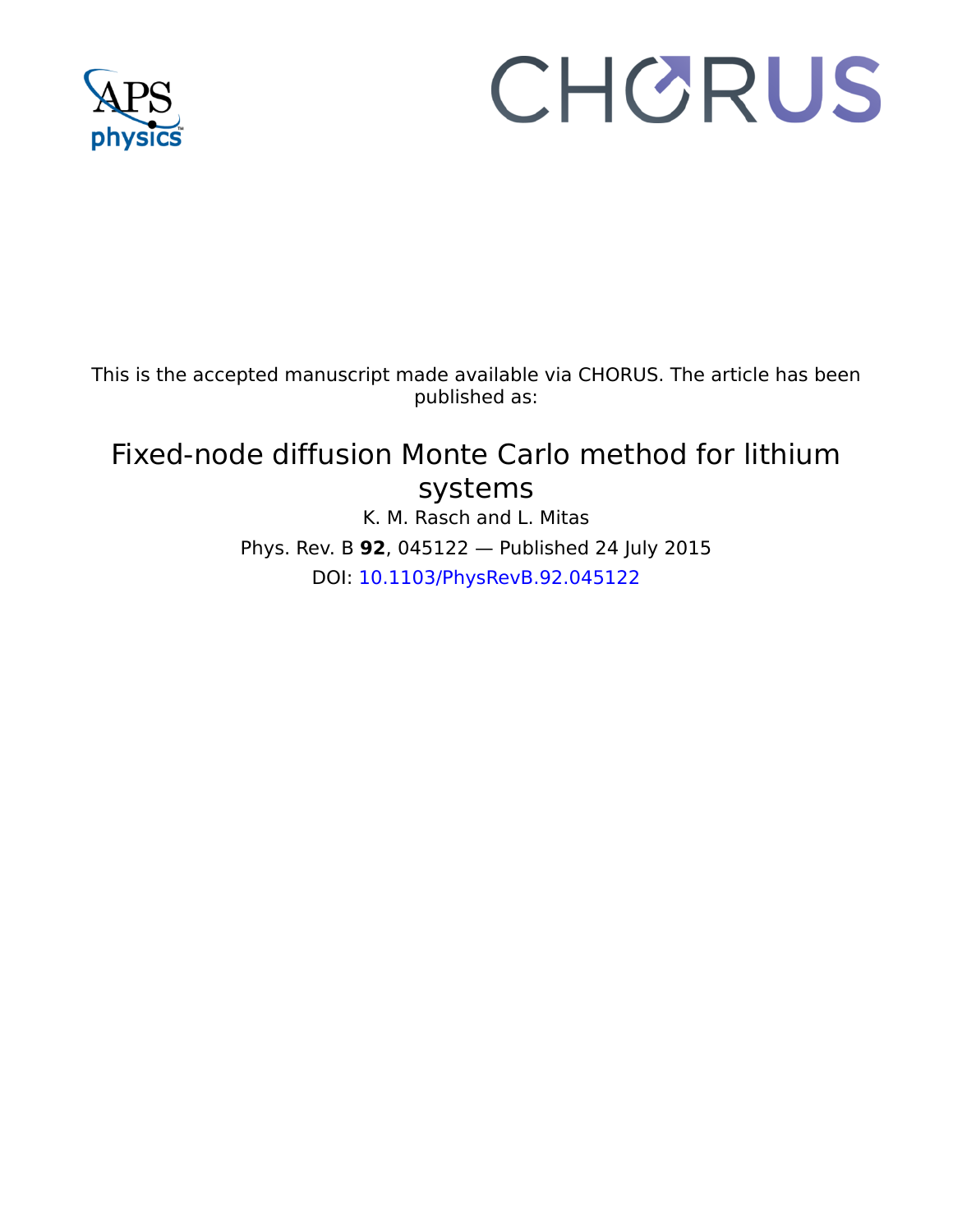# Fixed-Node Diffusion Monte Carlo of Lithium Systems

K. M. Rasch[∗](#page-8-0) and L. Mitas[†](#page-8-1)

Department of Physics, North Carolina State University, Raleigh, NC 27695

We study lithium systems over a range of number of atoms, specifically, atomic anion, dimer, metallic cluster, and body-centered cubic crystal by the fixed-node diffusion Monte Carlo method. The focus is on analysis of the fixed-node errors of each system, and for that purpose we test several orbital sets in order to provide the most accurate nodal hypersurfaces. The calculations include both core and valence electrons in order to avoid any possible impact by pseudopotentials. To quantify the the fixed-node errors, we compare our results to other highly accurate calculations, and wherever available, to experimental observations. The results for these Li systems show that fixed-node diffusion Monte Carlo achieves accurate total energies, recovers 96–99% of the correlation energy and estimates binding energies with errors bounded by  $0.1 \text{ eV}$ /atom.

PACS numbers: 02.70.Ss, 31.15.V-, 71.10.-w, 71.15.-m

## I. INTRODUCTION

Quantum Monte Carlo (QMC) methods have been applied to a great variety of electronic structure problems over the past three decades. These calculations provide a number of highly accurate results for properties such as cohesion and binding energies, excitations, reaction barrier heights, defect formation energies, and other quantities; they are typically in excellent agreement with avail-able experiments<sup>[1](#page-8-2)[,2](#page-8-3)</sup>. In addition, the calculations have shed new light on correlation effects in various systems, and therefore have become valuable as benchmarks for other methods and comparisons. The most important strength of this approach is that the many-body Hamiltonian is employed directly, and thus the electron-electron interaction and particle correlations are treated explicitly in a many-body manner. Another advantage of QMC methods is its ready applicability to large systems of interacting particles so that properties of solids can be calculated by using supercells and extrapolations to the thermodynamical limit.

Diffusion Monte Carlo (DMC) projects out the ground state of a system by applying the projection operator  $\exp(-\tau H)$ , where H is the Hamiltonian, to the trial wave function  $\Psi_T$ . While any Hamiltonian can be evaluated, we discuss electron systems with the fully interacting Coulomb potential. In the large imaginary time limit  $\tau \to \infty$ , the ground state of a given symmetry is obtained. One of the fundamental limitations in achieving exact results is the so-called fixed-node approximation which enables one to avoid the well-known fermion sign problem<sup>[1](#page-8-2)[,3](#page-8-4)</sup>. The fixed-node approximation is difficult to improve upon since the corresponding energies are typically very small, e.g., a few percent of the correlation energy where the correlation energy is itself a small fraction of the total energy. Therefore systematic improvements of the nodes through minimization of the total energy or variance of the energy for a given trial wave function is laborious and often very costly<sup>[4](#page-8-5)[,5](#page-8-6)</sup>. Insights into the role of basis sets in the error<sup>[5](#page-8-6)</sup> were not always easy to utilize in different systems<sup>[6](#page-8-7)</sup>. Improvements in algorithmic efficiency, in speed and quality of wave functions optimization routines, and in functional forms for orbitals and

wave functions continue; and yet a significant amount of work remains to be done in simply understanding the root origin of the nodal errors by systematically quantifying the dependence of energy biases on the nodal defects.

Recently, we have analyzed the impact of the electron density on the nodal bias in a set of free atom/ion systems, and we found the fixed-node errors to be proportional to the density in this particular class of systems for both spin-unpolarized<sup>[7](#page-8-8)</sup> and spin-polarized<sup>[8](#page-8-9)</sup> cases. A similar pattern of increasing fixed-node errors with larger charge density in the region of nodal errors was observed in the presence of pseudopotentials<sup>[9](#page-8-10)</sup>. As a testbed to expand this study to more complicated cases, a series of lithium systems is attractive for several reasons. First, inclusion of the core electrons in Li calculations is computationally feasible. That enables us to avoid any additional, more complicated analysis that is necessary whenever pseudopotentials or effective core potentials are being employed. This ensures that any missing amount of the binding energy, cohesive energy, or correlation energy is caused solely by the fixed-node approximation. Second, the exact wave function for a free Li atom has a relatively simple nodal surface which is already well approximated at the Hartree-Fock level. In addition, small Li systems have been studied with the FN-DMC method before. In this work we significantly expand upon previous studies with calculations of Li<sup>4</sup> cluster and Li solid in its equilibrium body-centered cubic structure. By comparing our fixed-node diffusion Monte Carlo (FN-DMC) results with other accurate calculations and experimental results corrected for zero-point motion (DMC is carried out in the Born-Oppenheimer approximation), we can assess the magnitude of the fixed-node errors with high accuracy. These systems represent a variety of environments for the bonding and include directional bonds, multi-center bonds, and delocalized metallic bonds. It is therefore an interesting question to understand how the fixed-node bias changes once Li enters bonding in the setting of molecular bonds or periodic boundary conditions. Based on these results we establish a systematic picture of the nodal errors in Li systems and corresponding accuracies for energy differences.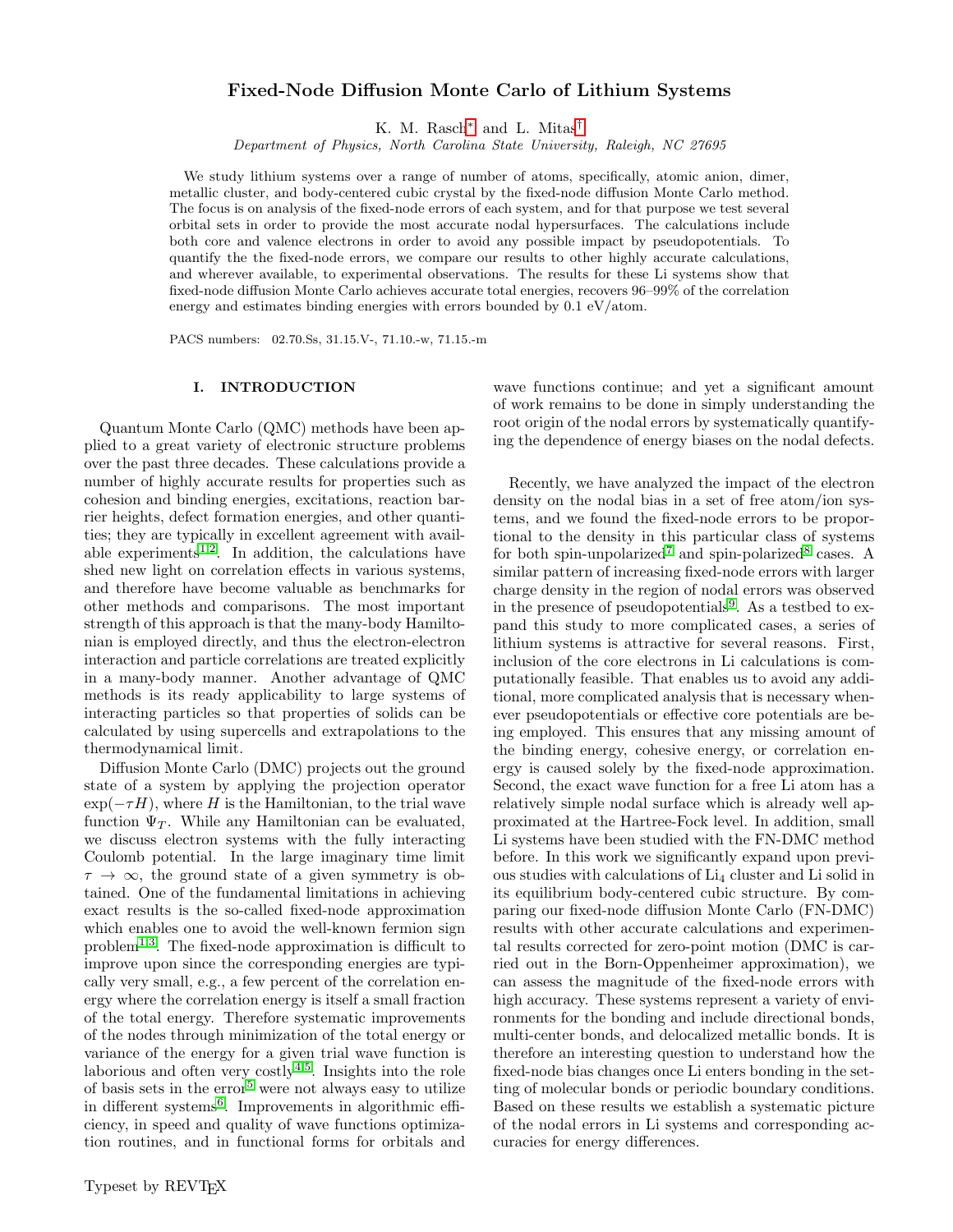# II. METHODS

In DMC, we solve for the ground state solution of Schrödinger's equation

$$
\Psi_0 = \lim_{\tau \to \infty} \exp\{-\tau \mathcal{H}\} \Psi_{\mathrm{T}} \tag{1}
$$

where  $\mathscr H$  is the Born-Oppenheimer Hamiltonian. The antisymmetric nature of fermion systems poses a challenge to the naive application of the DMC algorithm and leads to the fermion sign problem[3,](#page-8-4)[10,](#page-8-11)[11](#page-8-12). This is because for a given boundary value problem, the eigenstate with the lowest eigenvalue will be a symmetric state. In light of this well-known difficulty, perhaps the simplest and most straightforward way to circumvent the sign problem is the fixed-node approximation.

Under the fixed-node approximation, we impose a boundary condition at the nodes of the trial wave function and maintain them for the duration of the simulation. The nodes form a hypersurface defined implicitly by

$$
\Omega = \{ \mathbf{R}; \Psi_{\mathrm{T}}(\mathbf{R}) = 0 \}. \tag{2}
$$

The assumed nodal hypersurface creates boundaries that constrain the solution in each nodal cell and preserve the overall fermionic anti-symmetry of the total wave function, preventing thus any appearance of "signs." This allows one to ignore the sign of the wave function inside the nodal cell and to carry out the DMC algorithm within each nodal cell

$$
\Psi_{\mathbf{T}}\Psi_0 \ge 0. \tag{3}
$$

Unfortunately, doing this exactly is a tall order. It requires that for an N-electron system one must have a description of the exact  $(3N-1)$ -dimensional hypersurface  $\Omega$ . Solving for such a hypersurface directly is beyond our means, and instead we proceed by using nodal surfaces from approximate wave functions. Because we use a nodal hypersurface that is not exact, the solution will have a higher energy than the exact ground state, i.e., the total energy computed via FN-DMC is a variational upper bound to the exact energy<sup>[12](#page-8-13)</sup>. Further details on the FN-DMC method can be found elsewhere, see, for example, Ref. [1.](#page-8-2)

The trial functions used in this study are of the Slater-Jastrow type

$$
\Psi_{\mathcal{T}}(\mathbf{R}) = \sum_{k} c_{k} \det_{k}^{\uparrow} [\varphi_{i}] \det_{k}^{\downarrow} [\varphi_{j}] \exp(U) \tag{4}
$$

where the one-particle orbitals are obtained from Hartree-Fock (HF) or Density Functional Theory (DFT). More details on the trial functions and their optimizations, Jastrow correlation factors, and DMC calculations for periodic boundary conditions can be found in the recent review, Ref. [2.](#page-8-3) We used the Qwalk software pack-age to carry out all QMC calculations<sup>[13](#page-8-14)</sup>.

<span id="page-2-0"></span>TABLE I. Comparison of theoretical results for the total energy of a lithium atom where FN-DMC energy has been obtained with the HF nodes.

| source total energy (Ha)                            |  |
|-----------------------------------------------------|--|
| HF -7.23641                                         |  |
| $FN-DMC$ present work $-7.47801(1)$                 |  |
| FN-DMC Bressanini et al. <sup>15</sup> -7.478060(3) |  |
| $\arct{2}^{16}$ -7.47806032                         |  |

# III. RESULTS

#### III.1. Lithium atom & electron affinity

In order to calculate the total energy of the lithium atom, we use a restricted Hartree-Fock wave function. Since the spin-up and spin-down subspaces are independent at the HF level, the minority spin channel contains only one electron, and the wave function's node exists in only the spin majority subspace. We can visualize this subspace of the nodal hypersurface by considering the wave function when 1 and 2 label the electrons in the same spin channel. Then it follows from the form of the HF determinant that the node is given by the condition  $r_1 = r_2$ . The electron labeled as 1 therefore "sees" the node as a sphere which passes through the position of electron 2 and has the nucleus as it's origin. The wave function will be equal to zero if electron 1 occupies any point on the spherical nodal surface.

The exact HF nodal hypersurface in the full 6D space is a 5D hyperboloid given by the implicit equation  $x_1^2 + y_1^2 + z_1^2 = x_2^2 + y_2^2 + z_2^2$ . As pointed out by Stillinger *et*  $al.$ <sup>[14](#page-8-17)</sup>, this is not strictly exact, as the correlation with the electron in the spin-down channel will cause deformations away from a perfect sphere. For example, the excitation  $2s^12p^2$  will have a contribution to the exact ground state and would in principle lead to a departure from the single particle node (i.e., the sphere will slightly deform to an ellipsoid or perhaps a more complicated surface that would depend on the position of the minority spin electron). It is therefore quite remarkable that the HF nodal surface seems to be so accurate: the total energy with the HF nodes, shown in Table [I,](#page-2-0) is accurate to  $\approx 0.05(1)$  mHa and the fixed-node bias is less than 0.1 % of the correla-tion energy<sup>[15](#page-8-15)</sup>. This demonstrates that the correlation is basically completely captured by the Jastrow-like effect and it affects the 5D hyperboloid only marginally. (This contrasts with the Be atoms where the nodal surface is strongly affected by correlations<sup>[7](#page-8-8)</sup>.) Our own calculated fixed-node error in the single atom energy is  $\approx 0.05(1)$ mHa; much smaller than chemical accuracy ( $\approx 1.6$  mHa). This also suggests that any fixed-node errors in the aggregate species from Li atoms will be essentially identical to the error in the binding or cohesive energy.

We can compute the electron affinity of a Li atom using the value for the ground state total energy of the Li<sup>−</sup> ion from Ref. [7,](#page-8-8) which has a fixed-node error comparable to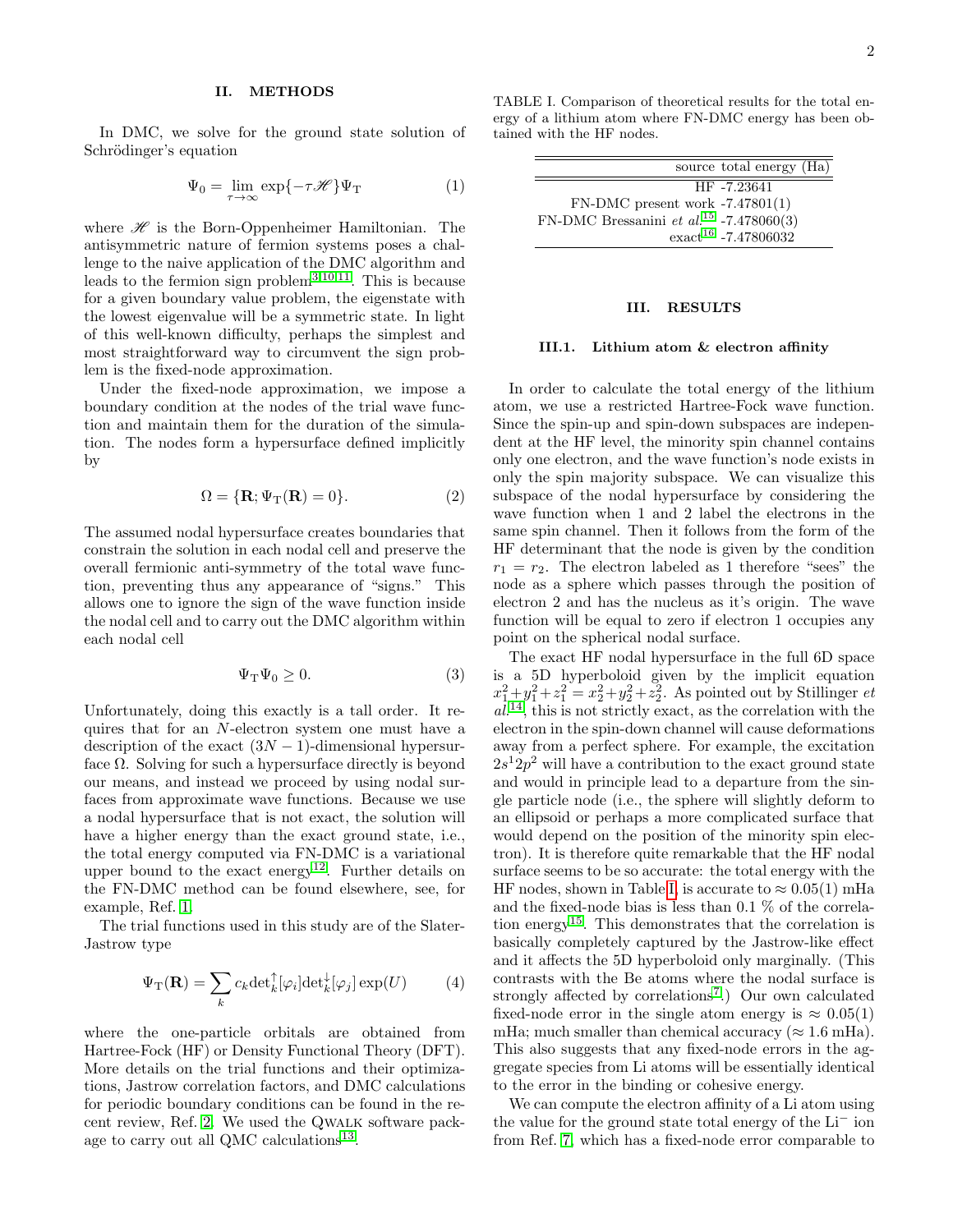<span id="page-3-0"></span>TABLE II. Comparison of the latest calculation and measurement with FN-DMC results for the electron affinity for Li (in

| Author                   | Method                                                  | $EA$ (Ha)    |
|--------------------------|---------------------------------------------------------|--------------|
| $F$ ischer <sup>21</sup> | extrap. MCHF                                            | 0.022698     |
|                          | <i>present work</i> $FN-DMC$ HF single det. $0.0201(1)$ |              |
|                          | <i>present work</i> FN-DMC 2 configs.                   | 0.02279(5)   |
| Haeffler <sup>20</sup>   | Expt.                                                   | 0.0227129(8) |

the neutral atom. The electron affinity is given by

Ha).

$$
EA(Li) = E_0(Li) - E_0(Li^-). \tag{5}
$$

Lithium has a positive electron affinity, meaning the anion is more stable than the neutral atom. The HF limit of the total energy of Li<sup>−</sup> has been computed to be −7.4282320 Ha; the HF limit of the total energy of the neutral Li atom is −7.43272693 so that in the HF approximation the additional electron would not be ener-getically favorable<sup>[17](#page-8-20)[–19](#page-8-21)</sup>. As it is well-known, correlation effects are crucial for describing the electron affinity with  $\alpha$  accuracy comparable to experiment<sup>[19](#page-8-21)</sup>.

Using a wave function composed of two configuration state functions, i.e., the HF reference state plus  $2s^2 \rightarrow 2p^2$  excitation (a symmetry adapted linear combination of determinants), for the 4 electron ion yields an FN-DMC electron affinity with an excellent accuracy compared to experimental measurement<sup>[20](#page-8-19)</sup>. A summary of the best theoretical and experimental data are compared with this work in Table [II.](#page-3-0) While the two species in the calculation share geometric details (central potential in free space), when the 4th electron is added, the nodal hypersurface changes and the anion shows a nodal shape similar to the isoelectronic Be atom. The poor quality of the result for the electron affinity using only a single determinant trial function for Li<sup>−</sup> stands to illustrate that the extreme accuracy of the RHF nodal hypersurface for 3 electrons is not typical and is rather a result of fortuitous coincidence.

#### III.2. Li<sup>2</sup>

The Li<sub>2</sub> dimer is a more complicated system. The additional Li atom increases the number of electrons and changes in the overall real-space geometry from one central potential with spherical symmetry to a two-potential cylindrical symmetry. The nodes of the lithium dimer have been a studied number of times $22,23$  $22,23$ . The best single configuration result in the literature (in Ref. [23\)](#page-8-23),  $E_{\text{FN-DMC}} = -14.9923(1)$ , has about 3.1 mHa fixed-node error. The fixed-node error of the best wave function in the same reference is  $\approx 0.2 - 0.3$  mHa, with the total energy of  $-14.9952(1)$ . Using the value for the HF energy reported by Filippi and Umrigar<sup>[22](#page-8-22)</sup>, this recovers  $\approx 99.8\%$ of the correlation energy. Bressanini  $et al.<sup>23</sup>$  $et al.<sup>23</sup>$  $et al.<sup>23</sup>$  have pointed out that a five configuration wave function has the nodal



<span id="page-3-1"></span>FIG. 1. Schematic depiction of the  $D_{2h}$  Li<sub>4</sub> parameters

surface close to the exact one, and therefore it is not too difficult to obtain accurate energies at the fixed-node approximation level with errors of the order of 0.1 % as well. Interestingly, only the three lowest excitations were really involved,  $2\sigma^2 \to 1\pi^2$ ,  $2\sigma_g^2 \to 2\sigma_u^2$ ,  $2\sigma_g^2 \to 3\sigma_g^2$ . Since this system was studied exhaustively, we did not repeat the muti-reference calculation, and instead we quote the results of Bressanini $\it{et~al.^{23}}$  $\it{et~al.^{23}}$  $\it{et~al.^{23}}$  hereafter.

# III.3. Li<sup>4</sup>

Li<sup>4</sup> and its properties have been studied by several methods including the basis set correlated ap-proaches<sup>[24](#page-8-24)[–29](#page-8-25)</sup>. The most stable configuration of four Li atoms is a molecule with  $D_{2h}$  symmetry, a planar rhom-bus geometry, and singlet electronic ground state<sup>24-[28](#page-8-26)</sup>. The geometry of the  $D_{2h}$  Li<sub>4</sub> is depicted schematically in Figure [1.](#page-3-1) This can be understood as the result of a Jahn-Teller distortion of the more symmetric geometry of a square<sup>[26](#page-8-27)</sup>. Li<sub>4</sub> exhibits a "three-center" bonding pattern where two electrons are shared inside each of the two tri-angles formed by bisecting Figure [1](#page-3-1) along the " $r_A$ " line<sup>[30](#page-8-28)</sup>.

In Table [III,](#page-4-0) we compare the nodes of the SCF wave functions (unoptimized) for different levels of CI in order to illustrate the behavior of such expansions and to select the best starting place for our QMC trial wave function. For each level of CI, we used complete expansions but limited the number of virtual orbitals in the active space. It is clear that the nodes do not improve systematically for larger active space and higher level of theory as the CI total energies do.

Since FN-DMC errors associated with the basis set are not very systematic, we also tested the nodal surfaces of several basis sets to minimize these errors. Although not fully complete, the results seem to support the conclusion of Bressanini et  $al^{23}$  $al^{23}$  $al^{23}$  that for Li systems saturating the s channel is more important than adding additional high angular momentum basis functions. These results are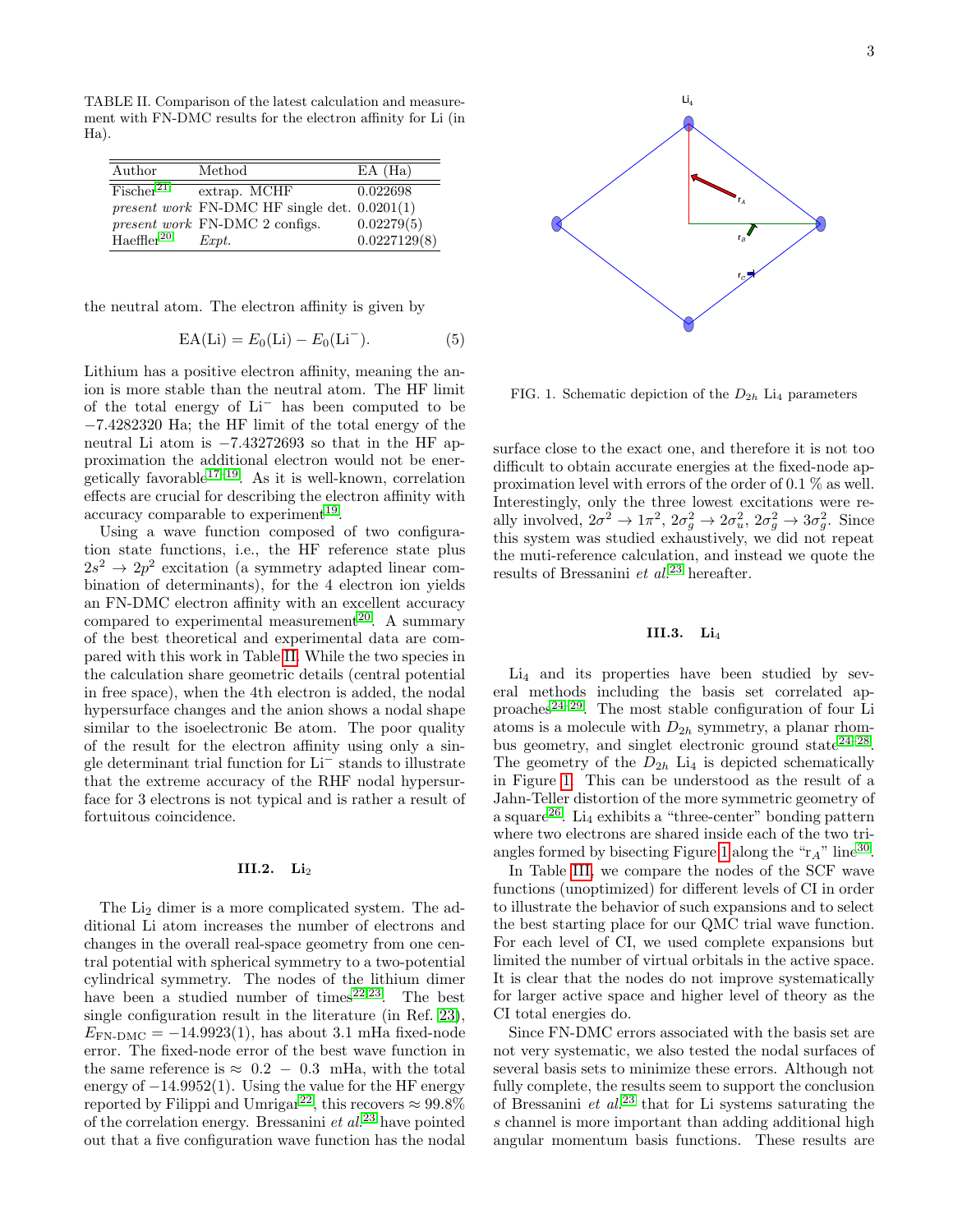4

Time-Step Error for VMC optimized Wave Functions

<span id="page-4-0"></span>TABLE III. Fixed-Node DMC total energies (a.u.) for trial wave functions from different levels of CI, these calculations were used to test unoptimized nodal surfaces for use as DMC trial wave functions. The corresponding CI energies are included as well.

| theory     | virtual orbitals $E_{\text{CI}}$ | $E_{\text{FN-DMC}}$      |
|------------|----------------------------------|--------------------------|
| <b>RHF</b> | $\mathbf{\Omega}$                | $-29.76238 - 30.0177(5)$ |
| $CI-SD$    | 9                                | $-29.81584 - 30.0184(5)$ |
| CI-SDTQ    | 9                                | $-29.82021 - 30.0174(4)$ |
| $CI-SD$    | 15                               | $-29.82475 - 30.0228(4)$ |
| CI-SDTQ    | 15                               | $-29.83131 - 30.0179(4)$ |
| $CI-SD$    | 19                               | $-29.82534 - 30.0162(4)$ |
| $CI-SDTQ$  | 19                               | $-29.83226 - 30.0179(6)$ |

<span id="page-4-1"></span>TABLE IV. FN-DMC results for different basis sets with trial wave functions from CI-SD calculations using 15 virtual orbitals and then optimized in with respect to VMC total energy.

| basis set                                | total energy $(Ha)$ |
|------------------------------------------|---------------------|
| Roos Aug. DZ ANO $(\overline{4s3p2d})$   | $-30.02127(5)$      |
| Roos Aug. TZ ANO (4s4p3d2f) -30.02119(6) |                     |
| aug-cc-pCVTZ (7s6p4d2f)                  | $-30.02263(6)$      |

listed in Table [IV.](#page-4-1) After some initial testing of basis and multi-determinant expansions, we employed wave functions constructed from the aug-cc-pCVTZ basis and included the 15 lowest lying virtual orbitals into the CI-SD calculation. We re-optimized the weights of the resulting 93 configuration state functions in the CI expansion with VMC total energy minimization using a Levenberg-Marquardt algorithm. The geometry parameters have been computed a number of times in the literature, as reported in Table [V](#page-5-0) organized by the value for the Li-Li distance labeled  $r<sub>C</sub>$  in Figure [1.](#page-3-1) The FN-DMC results indicate that there is a short Li-Li bond  $\approx 2.64$  Å (2r<sub>A</sub> in Figure [1\)](#page-3-1) and a longer Li-Li bond  $\approx 2.99 - 3.0$  Å (r<sub>C</sub> in Figure [1\)](#page-3-1).

The experimental and theoretical binding energies of Li<sup>4</sup> are given in Table [VI.](#page-5-1) Because the presence of the Jastrow factor will influence the optimization of the multideterminant expansion, it is not clear a priori what form of the Jastrow factor is optimal. In particular, since the bonds are not very strong and the bond lengths are somewhat larger than in typical single-bonded situations we tested the range of the Jastrow cutoff distance parameter. We optimized the Jastrow coefficients and determinant weights for two different electron-ion Jastrow distances. The wave function with the so-called "short-range" Jastrow effects had its electron-ion and electron-electron-ion terms extend to 2.45 bohr from each atom, i.e., to just less than half the smallest Li-Li distance. For the "long range" Jastrow, the electron-ion terms were allowed to extend to 7.5 bohr. The qualitative difference between these two Jastrows is that terms from different atoms in



<span id="page-4-2"></span>FIG. 2. The DMC energy extrapolated to  $\tau = 0$  for a Li<sub>4</sub> molecule. Both wave functions originate from the same Configuration Interaction CI-SD calculation, but have had the determinant weights and Jastrow coefficients re-optimized with different assumed cut-off distances in the Jastrow, as described in the text.

the short-range Jastrow do not overlap in the region occupied by the three-center bonds. This difference in description of the wave function translates into a difference in computational effort. In the "short-range" case, each electron will have non-zero three-body Jastrow terms associated with only 1 atomic center at any given time; whereas in the "long-range" case, electrons have non-zero contributions to the Jastrow coming from each of the Li atoms surrounding the three-center bonding region. The resulting effect in the total energy of the wave function was only  $\approx 0.00013$  per atom.

We carried out a time-step extrapolation for both wave functions, shown in Figure [2,](#page-4-2) to ensure that the time-step error is  $\ll \approx 0.05$  mHa in the total energy, or an order of magnitude smaller than the statistical error bars in the binding energy. After correcting for the zero point motion, which is about  $3.12 \text{ m}$ Hartree per atom<sup>[28](#page-8-26)</sup>, we find a binding energy of 0.723(3)  $eV$ . Note the reasonably good agreement between the results although the basis set correlation methods did not include any correlation of the core (1s) states. This points out that the core states are already quite deep and do not affect the nodal surfaces significantly. One of the reasons is that any excitation which would correlate the 1s level would involve states which would lie very high in energy since such excitations would require strongly localized type of orbitals. The accuracy of the these and the results presented for the Li dimer suggest that the nodal surfaces are minimally affected by the 1s sub-shell.

The table includes also experimental data from the two available sources,  $Wu^{36}$  $Wu^{36}$  $Wu^{36}$  and Brechignac *et al.*<sup>[37](#page-8-30)</sup>, 0.84(5) and  $0.63(4)$  eV respectively. These data show significant differences and seem inconsistent with each other. Considering a reasonable agreement between the four in-dependent calculations in Table [VI](#page-5-1) that are within  $\approx$ 0.01 eV and the sizeable error bars on the experimental values, we essentially claim that our present calculation, being produced by an upper bound method and having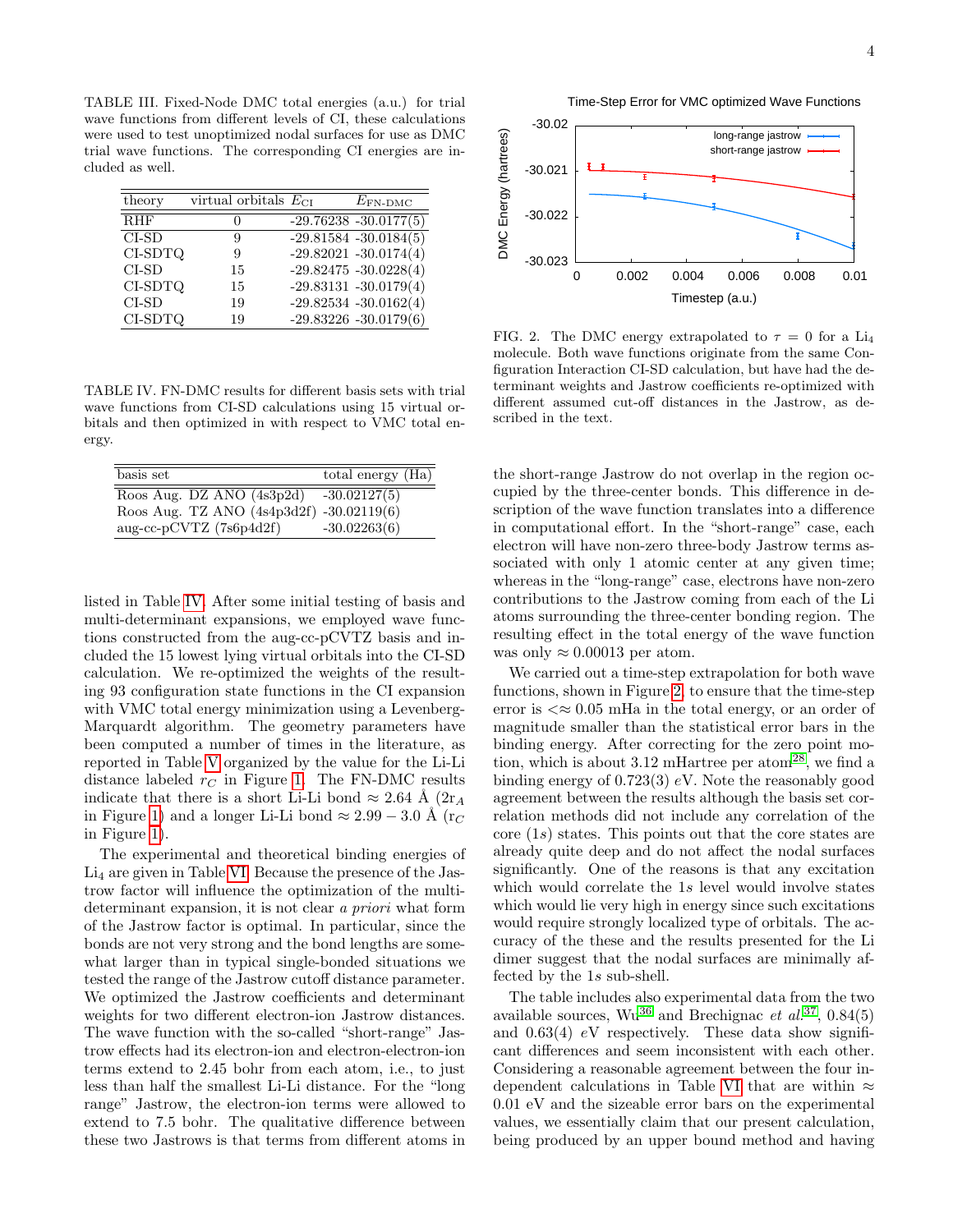<span id="page-5-0"></span>TABLE V. Summary of the optimized geometry parameters of  $D_{2h}$  Li<sub>4</sub> tested in this work, and the FN-DMC total energy for each. The trial wave function is an VMC energy optimized CI-SD expansion with 93 CSFs.

| author                                                                         | method  |  | $r_A$ (Å) $r_B$ (Å) $r_C$ (Å) $E_{\text{tot}}^{\text{FN-DMC}}$ (Ha) |  |
|--------------------------------------------------------------------------------|---------|--|---------------------------------------------------------------------|--|
| $\text{Ray}^{24}$                                                              | DFT.    |  | $1.298$ $2.759$ $3.050$ $-30.02132(2)$                              |  |
| Rousseau and $\text{Marx}^{27}$ QCISD / CCSD(T) 1.323 2.700 3.007 -30.02155(2) |         |  |                                                                     |  |
| Verdicchio et $al.^{31}$                                                       | CCSD(T) |  | $1.323$ $2.680$ $2.989$ $-30.02158(2)$                              |  |
| Wheeler <i>et al.</i> <sup>28</sup>                                            | CCSD(T) |  | $1.316$ $2.681$ $2.987$ $-30.02154(2)$                              |  |

TABLE VI. Binding energies of Li<sub>4</sub>, uncorrected for zeropoint motion, are given in units of eV per atom.

<span id="page-5-1"></span>

| $\operatorname{method}$ | binding  |
|-------------------------|----------|
| <b>DFT</b>              | 0.61     |
| MRD-CI                  | 0.63     |
| DMC                     | 0.67(2)  |
| DMC                     | 0.733(4) |
| CI-SD                   | 0.7375   |
| CCSD(T)                 | 0.7445   |
| DMC                     | 0.744(3) |
| Expt.                   | 0.84(5)  |
| Expt.                   | 0.63(4)  |
|                         |          |

the lowest total energy of the theoretical calculations, is the most accurate estimation of this total energy to date.

#### III.4. Bulk Lithium in a BCC crystal

Because of its position as a bulk crystal with only one valence electron per atom, lithium in the body-centeredcubic (BCC) crystal (Pearson symbol cI2) has been stud-ied a few times by QMC methods in the literature<sup>38-[41](#page-8-38)</sup>. Surprisingly though, none of these calculations have used FN-DMC with the core electrons included.

Further interest in studying lithium crystals with QMC methods was stimulated by recent experimental and theoretical developments. For example, interesting phenomena for high pressures, including superconductivity, have been reported by experimental studies $42,43$  $42,43$ . An intriguing hypothetical suggestion has been raised by Neaton and Ashcroft that lithium solid may undergo a Peierls transition into a so-called "alkali electride" at high pressures, an exotic phase where paired Li atoms are stabi-lized by pockets of highly localized electrons<sup>[44,](#page-8-41)[45](#page-8-42)</sup>.

Experimental measurements of the lattice constant of BCC lithium agree that  $a_0 = 3.51$  Å(Refs. [46–](#page-8-43)[51\)](#page-8-44). Previous QMC simulations treat  $3.482 \text{ Å}$ (given as  $6.58 \text{ bohr}$ ) or similar values as the experimental value, perhaps owing to the fact that the experimental measures were done at 25◦C (Refs. [38–](#page-8-37)[41\)](#page-8-38). Gaudoin and Foulkes suggest that for zero temperature methods, the computed equilibrium is expected to be  $a_0 = 3.44$  Å(Ref. [52\)](#page-8-45). While we did not construct a full energy-volume curve, we checked these lattice constants with both DFT and FN-DMC, shown

in Table [VII.](#page-5-2) At the DFT level, the difference at the ex-

TABLE VII. Total energy per atom in atomic units from DFT/PBE-PZ and FN-DMC calculations for 16 atom cell (2x2x2 conventional cell) for different lattice values.

<span id="page-5-2"></span>

| $a_0$ ( Å) DFT | FN-DMC                  |
|----------------|-------------------------|
| 3.51           | $-7.60873 - 7.53840(3)$ |
| 3.482          | $-7.60914 - 7.53852(2)$ |
| 3.44           | $-7.61027 - 7.53867(2)$ |

tremes of these lattices values is  $\approx 1.5$  mHa. The difference at the FN-DMC is smaller,  $\approx 0.25$  mHa, and since the finite size errors are still present in these values, this likely overshadows the actual differences between the lattices.

We consider differences between different lattice constants rather small and for the sake of consistency with previous QMC calculations we further study the cI2 lithium solid by FN-DMC at the lattice constant  $a_0 =$ 3.482 Å. Our FN-DMC calculations use a single determinant Slater-Jastrow wave function with orbitals taken from DFT calculations. Since the nodal surface would be rather difficult to improve upon within the QMC calculation of a crystalline system, we begin by comparing several DFT functionals to find the best nodal surface; and we found the results to lie within  $2 - 2.5$  mHa per atom of the highest quality nodal surface (PBE-PZ functional). This strategy has been motivated by our work on DFT generated orbital sets to find the most optimal nodal surface $53,54$  $53,54$ . A select subset of the functionals tested are reported in Table [VIII.](#page-5-3) The total energy is integrated over the irreducible Brillouin zone by the so-called "twist-averaging" procedure: a DMC calculation is carried out for each symmetry unique k-point in a uniform

TABLE VIII. Results of FN-DMC calculations for the Γ-point wave function of an 8 atom supercell comparing the nodal quality of orbital sets generated by DFT functionals.

<span id="page-5-3"></span>

| Exchange       |                              | Correlation $E_{\text{tot}}$ (Hartrees) |
|----------------|------------------------------|-----------------------------------------|
| $H-F$          |                              | $-60.135(1)$                            |
|                | PW91-GGA PW91-GGA -60.136(1) |                                         |
|                | PBE-GGA PBE-GGA -60.144(1)   |                                         |
| PBE-GGA PZ-LDA |                              | $-60.151(1)$                            |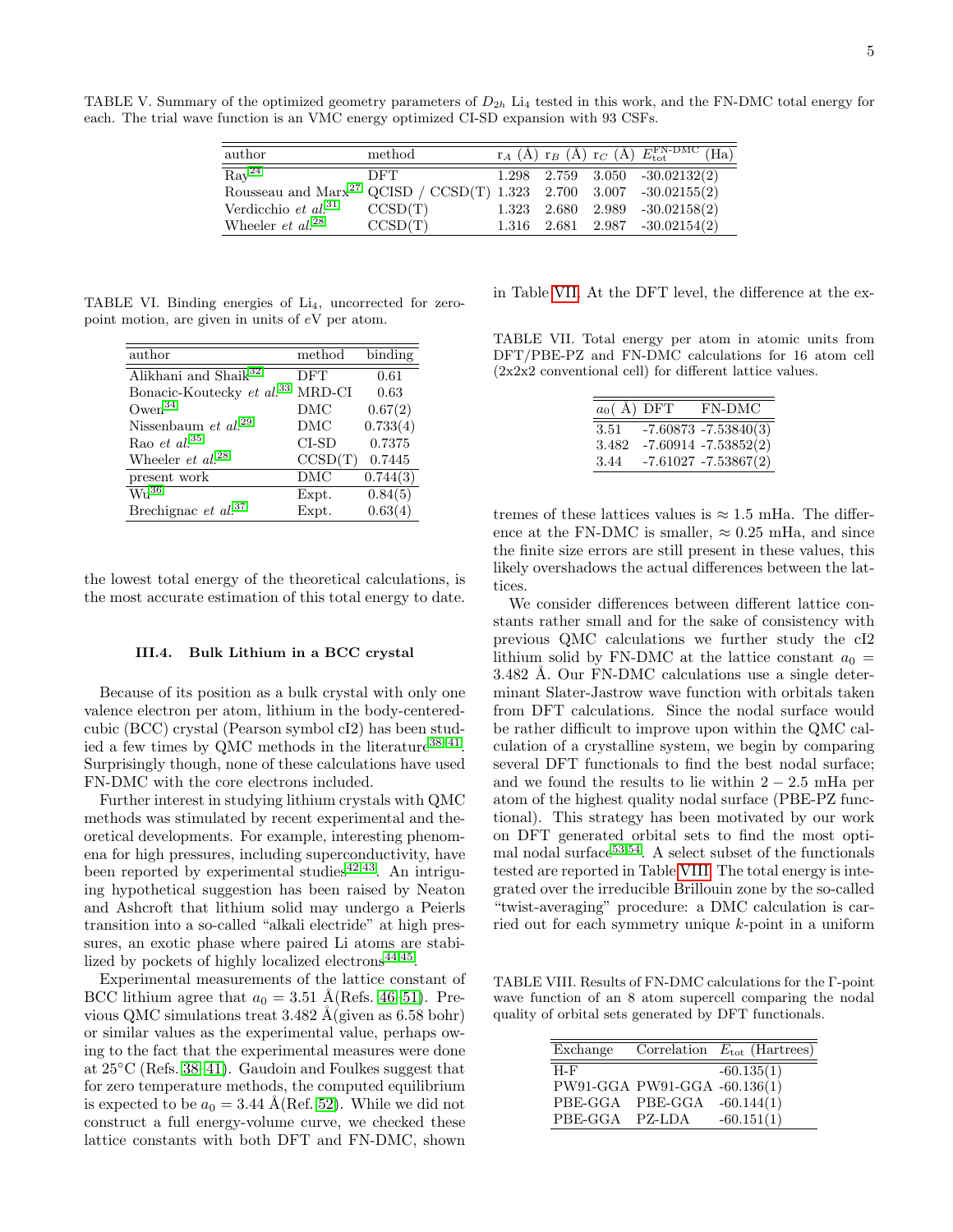

<span id="page-6-0"></span>FIG. 3. QMC results for  $S(k)$  for several sizes of simulation cell. Square symbols denote results from the 54-atom simulation; circle symbols, 16-atom simulation; and triangle symbols, 8-atom simulation. The curves shown are fit to the 54-atom data with the function  $S(k) = \exp\{-ak^b\}$ . For small k, RPA predicts  $b = 2$ . For the fits shown, the b parameter for VMC are 1.45; DMC with the mixed estimator, 1.67; and the DMC extrapolated estimator, 1.99.

8x8x8 Monkhorst-Pack mesh and the resulting energies are weight-averaged using by the geometric multiplicity of the k-point as the weight<sup>[55](#page-9-1)</sup>. To treat the finite size errors that occur, both due to the Ewald sums and also to the finite number of twists, we collect statistics on the static structure factor  $S(k)$  during the QMC simulations. These data are plotted in Figure [3.](#page-6-0) The correction to the finite-size errors in the simulation cell's energy is calculated using the functional form for  $S(k)$  as detailed by Chiesa  $et$   $al$ <sup>[56](#page-9-2)</sup>. The 8-atom (triangle symbols) and 16atom (circle symbols) data for variational Monte Carlo (VMC) and DMC mixed estimators are less well converged when compared to the 54-atom cell. The corrected DMC mixed estimator (blue) is, however, consistent for all sizes of cell. This suggests that, at least for some systems, it is possible to estimate the static structure factor correction accurately with data from smaller simulation cells. Since the system is a simple metal, within the Random Phase Approximation the behavior of  $S(k)$ for small values of k is expected to be proportional to  $k^2$ , as detailed by Bohm and  $Pines<sup>57</sup>$  $Pines<sup>57</sup>$  $Pines<sup>57</sup>$ . The curve fit to our calculated values indicates that  $S(k)$  in our simulation is  $\propto k^{1.99}$  so that we have reasonable confidence in the quality of the corrected mixed DMC estimator result<sup>[1](#page-8-2)</sup>. We use a linear fit to the equation FIG. 3. QMC results for 86 bit were solution in the 54 atom in the 54 atom in the 54 atom in the 54 atom in the 54 atom in the 54 atom in the 54 atom in the 54 atom in the 54 atom in the 54 atom in the 54 atom in the 54

$$
E_n = E_{\infty} - \frac{a}{N} \tag{6}
$$

to extrapolate the total energy per atom to the infinite bulk of the cI2 lithium crystal, as shown in Figure [4.](#page-6-1) The data in Figure [4](#page-6-1) show that after applying twist averaging and corrections, the 16 atom cell energy per atom is  $\approx 2.5$  mHa from the infinite bulk value, and the 24-atom



<span id="page-6-1"></span>FIG. 4. The total energy per atom for twist averaged FN-DMC with and without the finite size error (FSE) corrections[56](#page-9-2) plotted against the inverse of the number of atoms in the cell. The data are fit with an extrapolation to infinite bulk size. The infinite bulk total energy per atom of -7.5371 Ha for the FN-DMC, and -7.5369 for FN-DMC with FSE corrections. These values are within error bars of each other. The statistical error bars on the data are smaller than the size of the plot symbol and so are not visible.

the extrapolated value. We believe that the Li bulk energy could be further improved by more sophisticated orbitals and optimization by employing more accurate wave functions, such as the ones based on pair orbitals<sup>[29](#page-8-25)[,58,](#page-9-4)[59](#page-9-5)</sup>; however, in this study the focus was to understand the trial functions that are, at present, commonly used for solid state and quantum chemistry calculations.

## III.5. Discussion

In order to compare the quality of results for these systems, Table [IX](#page-7-0) shows the per atom energy evolving toward the bulk value as the size of the lithium system increases. These values are based either on the best total energy calculations available or on using experimental binding and estimated zero point motion energies subtracted from the exact atomic energy. Therefore they represent the depths of the binding curves assuming  $T = 0$  and infinite nuclear masses, similar to previous studies, see, for example, Ref. [22.](#page-8-22) For the lithium dimer, we quote the values of Ref. [23.](#page-8-23) For the  $Li_4$  cluster, we list our own FN-DMC calculated binding energy on the grounds that it is the best currently available estimation. For the body-centered cubic crystal, we take an estimate of the zero point vibrational energy of 0.00172 Ha. from Ref. [60,](#page-9-6) and the cohesive energy of 0.06087 Ha. from Ref. [61,](#page-9-7) and we subtract these from the exact single atom total energy. The quoted value of the experimental cohesive energy is obtained from the enthalpy extrapolated to  $T = 0$  using experimental data, see Ref. [61](#page-9-7) and [62.](#page-9-8) Table [IX](#page-7-0) shows the per atom energy evolving toward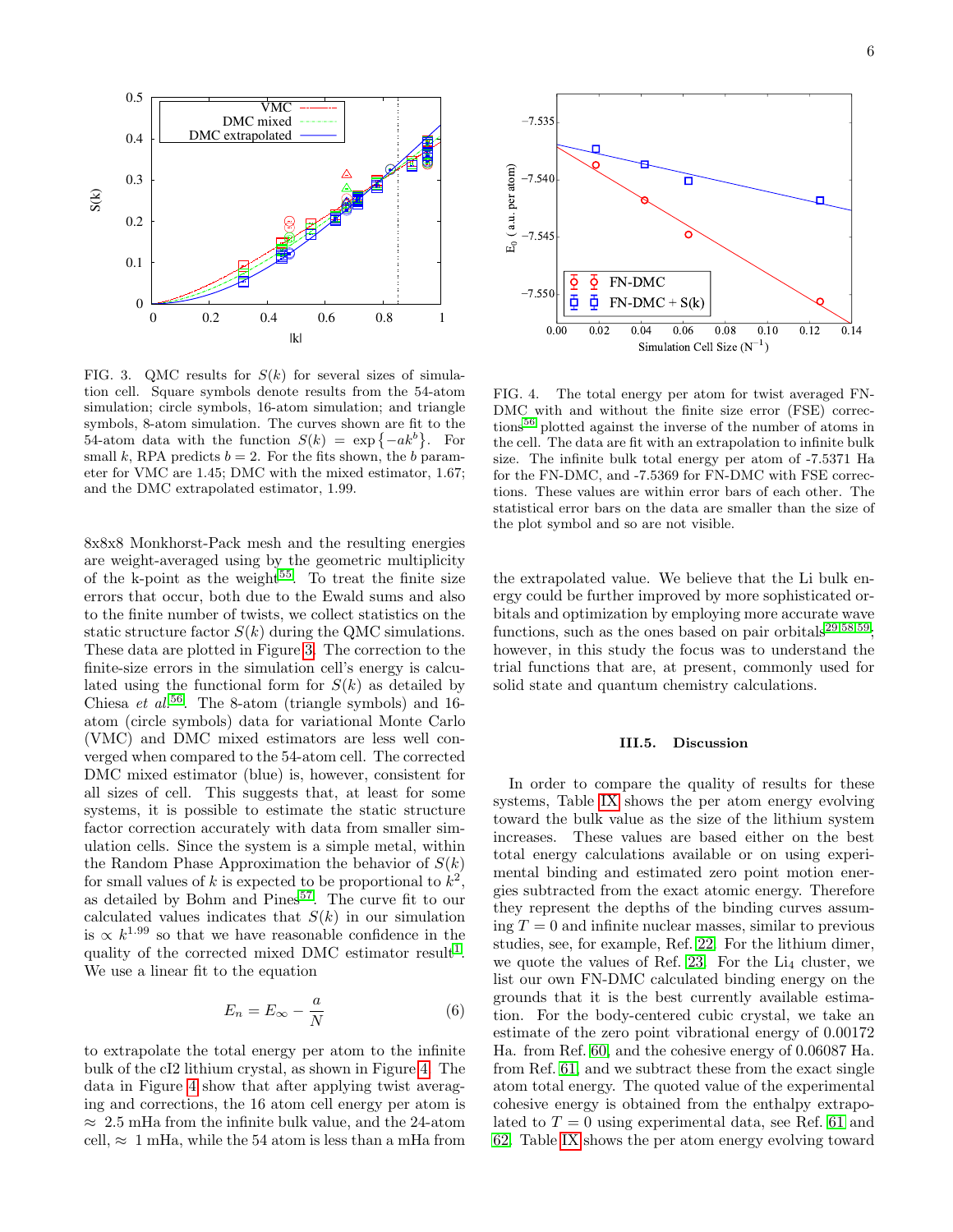<span id="page-7-0"></span>TABLE IX. Summary of the estimated total energies per atom for a sequence of different size Li systems.  $E_0$  for the  $n = 4$ cluster we substitute use the obtained FN-DMC value for the binding energy.

| size           | $E_{\text{FN-DMC}}$ |  | $Est. E_0$ Estimated from                                  |
|----------------|---------------------|--|------------------------------------------------------------|
| $\mathbf{1}$   | $-7.4780(1)$        |  | $-7.47806$ Hylleraas expan.                                |
| $\overline{2}$ |                     |  | $-7.4976(1)^a$ $-7.4977$ Expt.+ZPM <sup>b</sup>            |
| $\overline{4}$ |                     |  | $-7.50538(1)$ $-7.50541$ FN-DMC binding                    |
|                |                     |  | cI2 crystal $-7.5369(6)$ $-7.54066$ Expt.+ZPM <sup>c</sup> |

<span id="page-7-1"></span>a from Ref. [23](#page-8-23)

<span id="page-7-2"></span> $^{\rm b}$  Atom + ZPM+ experimental binding from Ref. [22](#page-8-22)

<span id="page-7-3"></span> $\,^{\rm c}$  Atom  $+$  ZPM  $+$  experimental binding from Ref. [60](#page-9-6) and [61](#page-9-7)

the bulk value as the size of the lithium system increases.

The imperfect result for the FN-DMC correlation energy of the Li solid is still very accurate, higher only by the fixed-node bias of about 3.7 mHa ( $\approx$  4 % of the correlation energy) from the estimated exact value. The underestimation of the cohesive energy is essentially the same, approximately  $0.1 \, \text{eV}$ . We consider this to be remarkably accurate in light of the simplicity of the singlereference Hartree-Fock wave function nodes. Given the fact that the spin-up and spin-down channels are completely decoupled in HF, the complexity of the nodal surface is not fully captured by this trial function; nevertheless the accuracy of the total energy appears to be quite robust so that the impact of these errors is comparably small. We conjecture that the electronic structure is dominated by the nearly-free electron picture that is far from the strongly correlated regime. Therefore the single-reference wave functions lead to qualitatively and also quantitatively accurate descriptions of ground state properties of the Li solid.

Taking the analysis of the Li crystal further, we can divide the bias into essentially two components, one that has the atomic (core-valence) origin and the remaining "homogeneous" (valence-valence) part. These two components result from imperfections in capturing corevalence correlations and valence-valence correlations of the metallic 2s band. Qualitatively, the order of magnitude of the atomic part can be extracted from the  $Li<sub>2</sub>$ molecule as well as from the Li<sup>−</sup> anion. Note that in Li<sub>2</sub> (Li<sup>−</sup>) one-particle states can be partitioned into the core singlets  $1s^2$  and the valence singlet  $2\sigma_g^2$  (2s<sup>2</sup>). The separated cores are essentially nodeless, and the separated valence singlet is nominally nodeless as well (note that the one-particle nodes are generated by the orbital orthogonality and they do not correspond to the many-body fermion nodes). The fermion nodes are formed by antisymmetrization between the core and valence electrons, i.e., belong to the core-valence subspace of correlations. Considering Li<sub>2</sub> as a good model for these type of correlations, the fixed-node error in the molecule for the singlereference Slater-Jastrow trial function is about 0.0032 Ha in total, and therefore  $\approx 0.0016$  Ha per Li atom. Similarly, for the Li<sup>−</sup> anion the corresponding value is about 0.0026 Ha. Therefore, we consider  $\approx 0.002$  Ha per atom as a reasonable estimation for the core-valence fixed-node bias. Besides this core-valence component, the remaining correlations of the Li crystal are in the valence-valence subspace of the 2s metallic band. Away from the core regions these metallic states are smooth, delocalized and form a system that is close to the homogeneous electron gas (HEG), a well-known paradigmatic model for a metal. The valence electronic density of our simulation cell corresponds to the Wigner-Seitz radius  $r_s \approx 3.24$ , and therefore we can estimate the order of magnitude of the fixednode error of the Slater-Jastrow wave function in HEG using previous studies. Accurate values of the HEG energies and the corresponding Slater-Jastrow fixed-node errors are known for some values of  $r_s$  based on nearly exact calculations with backflow wave functions, for further details, see Refs. [59,](#page-9-5) [63–](#page-9-9)[66.](#page-9-10) Using these results the estimated fixed-node error is about 0.0013 a.u. (small differences between the studies are not crucial for our purposes here). Interestingly, we see that the nodal error contributions from the atomic inhomogeneities (corevalence) and from the homogenous metallic band are of comparable sizes. It is reassuring that the sum of these two components is  $\approx 0.0035$  a.u. which is very close to the fixed-node error we found. This finding also suggests the barrier to eliminating the remaining fixed-node bias. Clearly, one would need to address both the localized (core-valence) correlations, as well as the HEG-like (valence-valence) correlations, on the same footing. In the future, perhaps an expansion in local atomic excitations can be combined with backflow terms so that the resulting trial wave function would capture both components of the overall missing correlations.

#### IV. CONCLUSION

As the size of Li systems increases from a single atom to the bulk crystal, it is clear that the complexity of the nodal hypersurface grows. In the simplest case of the atom, a nearly exact approximation to the node is known. For related small systems, the nodal error errors are small, and it is possible to recover almost exact nodes with acceptable sizes of expansions in excited determinants. What is valuable and somewhat unexpected, is the fact that the accuracy of the FN-DMC calculation with single reference trial functions is high even for the Li solid. Note that the solid phase is metallic, so that its electronic structure is different from atomic and molecular systems with localized ground states. The presented calculations show that for Li systems, readily available trial wave functions are sufficiently accurate to provide cohesive and binding energies to within an accuracy of  $0.05-0.1 eV$ . We also find that the remaining fixed-node error in the Li solid for the Slater-Jastrow wave function is almost equally divided between the core-valence and the valence-valence contributions. Our understanding of the fixed-node errors is gradually advancing, and the results presented here add another piece into the mosaic of previously obtained insights which indicate that both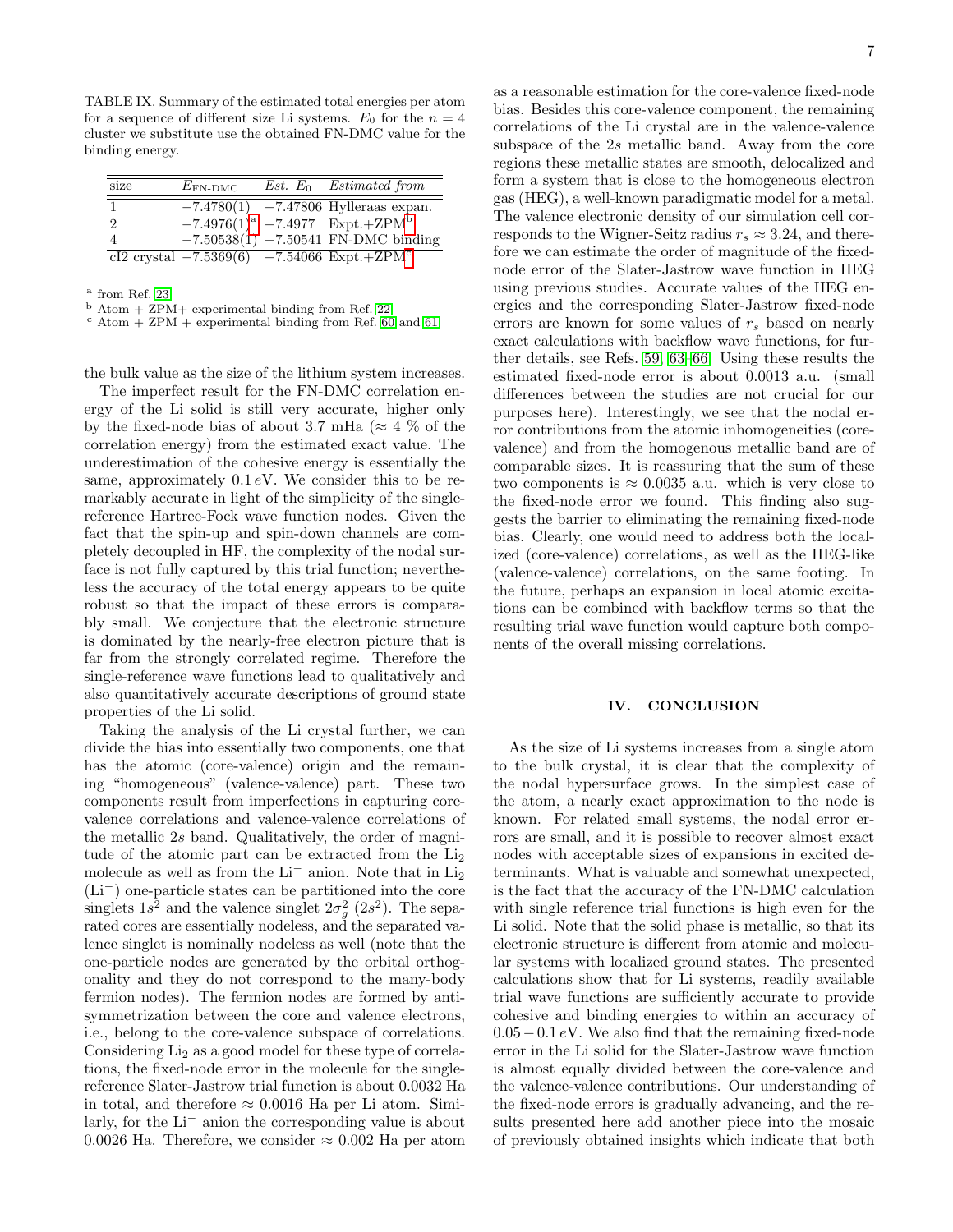the electronic density and the complexity of bonds, in particular, the bond multiplicities, strongly influence the nodal accuracy.

# V. ACKNOWLEDGEMENTS

This research was supported by the U.S. Department of Energy (DOE), Office of Science, Basic Energy Sciences

- <span id="page-8-0"></span>∗ [kmrasch@ncsu.edu](mailto:kmrasch@ncsu.edu)
- <span id="page-8-1"></span>† [lmitas@ncsu.edu](mailto:lmitas@ncsu.edu)
- <span id="page-8-2"></span> $1$  W. M. C. Foulkes, L. Mitas, R. J. Needs, and G. Rajagopal, Rev. Mod. Phys. 73, 33 (2001).
- <span id="page-8-3"></span>2 J. Kolorenc and L. Mitas, Rep. Prog. Phys. 74, 026502 (2011).
- <span id="page-8-4"></span><sup>3</sup> P. J. Reynolds, D. M. Ceperley, B. J. Alder, and W. A. Lester, J. Chem. Phys. 77, 5593 (1982).
- <span id="page-8-5"></span> $^4$  F. A. Reboredo, R. Q. Hood, and P. C. Kent, Phys. Rev. B 79, 195117 (2009).
- <span id="page-8-6"></span> $5$  C. J. Umrigar and C. Filippi, Phys. Rev. Lett. 94, 150201 (2005).
- <span id="page-8-7"></span><sup>6</sup> L. Bertini, M. Mella, D. Bressanini, and G. Morosi, Phys. Rev. A 69, 042504 (2004).
- <span id="page-8-8"></span><sup>7</sup> K. M. Rasch and L. Mitas, Chem. Phys. Lett. 528, 59 (2012).
- <span id="page-8-9"></span><sup>8</sup> A. Kulahlioglu, K. M. Rasch, S. Hu, and L. Mitas, Chem. Phys. Lett. 591 (2014).
- <span id="page-8-10"></span><sup>9</sup> K. M. Rasch, S. Hu, and L. Mitas, J. Chem. Phys. 140 (2014).
- <span id="page-8-11"></span> $10\,$  J. B. Anderson, J. Chem. Phys. 65, 4121 (1976).
- <span id="page-8-12"></span> $11$  S. Zhang and M. H. Kalos, Phys. Rev. Lett. 67, 3074 (1991).
- <span id="page-8-13"></span><sup>12</sup> J. W. Moskowitz, K. E. Schmidt, and M. H. Kalos, J. Chem. Phys. 77, 349 (1982).
- <span id="page-8-14"></span><sup>13</sup> L. K. Wagner, M. Bajdich, and L. Mitas, J. Comp. Phys. 228, 3390 (2009).
- <span id="page-8-17"></span><sup>14</sup> R. J. White and F. H. Stillinger, Phys. Rev. A 3, 1521  $(1971)$
- <span id="page-8-15"></span><sup>15</sup> D. Bressanini, D. M. Ceperley, and P. J. Reynolds, "What do we know about wave function nodes?" (World Scientific, Singapore, 2002) Chap. 1.
- <span id="page-8-16"></span><sup>16</sup> Z.-C. Yan, M. Tambasco, and G. W. F. Drake, Phys. Rev. A 57, 1652 (1998).
- <span id="page-8-20"></span><sup>17</sup> H. Agren, J. Olsen, H. Jensen, and P. Jorgensen, Phys. Rev. A 40, 2265 (1989).
- <sup>18</sup> H. Tatewaki and T. Koga, J. Chem. Phys **104**, 8493 (1996).
- <span id="page-8-21"></span><sup>19</sup> F. W. King, TheoChem **400**, 7 (1996).
- <span id="page-8-19"></span><sup>20</sup> G. Haeffler, D. Hanstorp, I. Kiyan, A. E. Klinkmuller, U. Ljungblad, and D. J. Pegg, Phys. Rev. A 53, 4127 (1996).
- <span id="page-8-18"></span> $21$  C. F. Fischer, J. Phys. B: At. Mol. Opt. Phys. 26, 855 (1993).
- <span id="page-8-22"></span> $22$  C. Filippi and C. J. Umrigar, J. Chem. Phys.  $105$ ,  $213$ (1996).
- <span id="page-8-23"></span><sup>23</sup> D. Bressanini, G. Morosi, and S. Tarasco, J. Chem. Phys. 123, 204109 (2005).
- <span id="page-8-24"></span> $24$  A. K. Ray, J. L. Fry, and C. W. Myles, J. Phys. B: At. Mol. Opt. Phys. 18, 381 (1985).
- <sup>25</sup> I. Boustani, W. Pewestorf, P. Fantucci, V. Bonacic-Koutecky, and J. Koutecky, Phys. Rev. B 35, 9437 (1987).

(BES) under Award DE-SC0012314. We also would like to thank Jindřich Kolorenč for insightful discussions in the early stages of these calculations.

- <span id="page-8-27"></span> $26$  R. O. Jones, A. I. Lichtenstein, and J. Hutter, J. Chem. Phys. 106, 4566 (1997).
- <span id="page-8-31"></span> $27$  R. Rousseau and D. Marx, Phys. Rev. A 56, 617 (1997).
- <span id="page-8-26"></span><sup>28</sup> S. E. Wheeler, K. W. Sattelmeyer, P. v. R. Schleyer, and H. F. Schaefer, J. Chem. Phys. 120, 4683 (2004).
- <span id="page-8-25"></span><sup>29</sup> D. Nissenbaum, L. Spanu, C. Attaccalite, B. Barbiellini, and A. Bansil, Phys. Rev. B 79, 035416 (2009).
- <span id="page-8-32"></span><span id="page-8-28"></span><sup>30</sup> R. Rousseau and D. Marx, Chem. Eur. J. 6, 2982 (2000). <sup>31</sup> M. Verdicchio, S. Evangelisti, T. Leininger, and
- <span id="page-8-33"></span>A. Monari, J. Chem. Phys. 136 (2012).  $^{32}$  M. E. Alikhani and S. Shaik, Theor. Chem. Acc.  $116, 390$
- (2006).
- <span id="page-8-34"></span> $33 \text{ V}$ . Bonacic-Koutecky, J. Gaus, M. F. Guest, L. Cespiva, and J. Koutecky, Chem. Phys. Lett. 206, 528 (1993).
- <span id="page-8-35"></span><sup>34</sup> R. K. Owen, Quantum Monte Carlo Methods and Lithium Clusters' Properties, Ph.D. thesis, University of California, Berkeley (1990).
- <span id="page-8-36"></span><sup>35</sup> B. K. Rao and P. Jena, Phys. Rev. B 32, 2058 (1985).
- <span id="page-8-29"></span> $36$  C. H. Wu, J. Phys. Chem. 87, 1534 (1983).<br> $37$  C. Presbigges H. Pusab, B. Coburge, and
- <span id="page-8-30"></span><sup>37</sup> C. Brechignac, H. Busch, P. Cahuzac, and J. Leygnier, J. Chem. Phys. 101, 6992 (1994).
- <span id="page-8-37"></span><sup>38</sup> G. Sugiyama, G. Zerah, and B. J. Alder, Physica A 156, 144 (1989).
- $\frac{39}{10}$  H. Eckstein and W. Schattke, Physica A 216, 151 (1995).
- <sup>40</sup> G. Yao, J. G. Xu, and X. W. Wang, Physical Review B 54, 8393 (1996).
- <span id="page-8-38"></span><sup>41</sup> C. Filippi and D. M. Ceperley, Phys. Rev. B 59, 7907 (1999).
- <span id="page-8-39"></span><sup>42</sup> M. Hanfland, K. Syassen, N. E. Christensen, and D. L. Novikov, Nature 408, 174 (2000).
- <span id="page-8-40"></span><sup>43</sup> S. Deemyad and J. S. Schilling, Phys. Rev. Lett. 91, 167001 (2003).
- <span id="page-8-41"></span> $^{44}$  J. B. Neaton and N. W. Ashcroft, Nature 400, 141 (1999).
- <span id="page-8-42"></span><sup>45</sup> C. J. Pickard and R. J. Needs, Phys. Rev. Lett. 102, 146401 (2009).
- <span id="page-8-43"></span><sup>46</sup> F. Herbstein and B. Averbach, Acta Metall. 4, 407 (1956).
- <sup>47</sup> W. Pearson, Handbook of Lattice Spacings and Structures of Metals (Pergamon Press, New York, 1958).
- <sup>48</sup> M. R. Nadler and C. P. Kempier, [Anal. Chem.](http://dx.doi.org/10.1021/ac60156a007) 31, 2109 [\(1959\).](http://dx.doi.org/10.1021/ac60156a007)
- <sup>49</sup> S. H. Kellington, D. Loveridge, and J. M. Titman, Brit. J. Appl. Phys. 2 (1969).
- <sup>50</sup> S. N. Vaidya, I. C. Getting, and G. C. Kennedy, J. Phys. Chem. Solids 32, 2545 (1971).
- <span id="page-8-44"></span> $51$  M. S. Anderson and C. A. Swenson, Phys. Rev. B 31, 668 (1985).
- <span id="page-8-45"></span> $52$  R. Gaudoin and W. M. C. Foulkes, Phys. Rev. B 66, 052104 (2002).
- <span id="page-8-46"></span><sup>53</sup> J. Kolorenc and L. Mitas, Phys. Rev. Lett. 101, 185502 (2008).